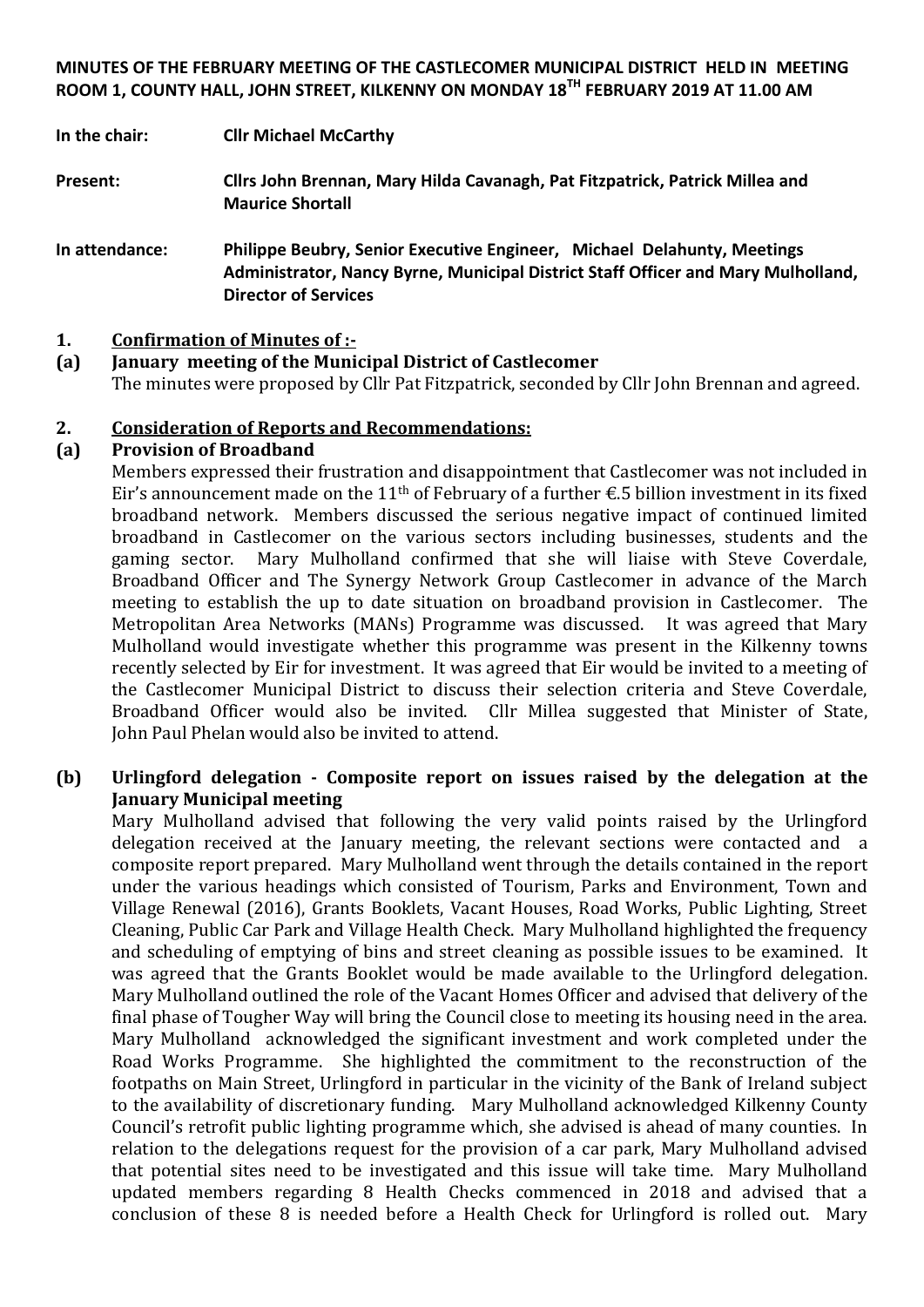Mulholland highlighted the need to identify the various groups established in Urlingford, establish open lines of communication and one voice.

Contributions were received from the members as follows:

- Members acknowledged works completed in Urlingford as outlined in the report circulated and thanked officials for the report provided.
- Members suggested that a similar report would be prepared for all towns / villages scheduled for a Health Check going forward.
- The success of public lighting retrofit programme in Urlingford was acknowledged.
- News of the agreement obtained to install a Recycling Bring Centre in Urlingford was welcomed.
- The impact of vacant and derelict properties on towns and villages was discussed and the need for continued attention to these issues irrespective of meeting a housing need was agreed.
- The size of Urlingford parish beyond Urlingford town was highlighted.
- The excellent work completed by Evelyn Graham, Vacant Homes Officer to date was acknowledged.
- The need to establish an overarching group was highlighted.

Mary Mulholland outlined details of new joined up approach to deal with derelict sites.

- Cllr Maurice Shortall recommended that capital assistance be sought from the Department to tackle Derelict Sites which he highlighted are a blight on every town and village.

# **(c) CLÁR Programme 2019**

Philippe Beubry circulated a list of proposed works for inclusion under the 2019 CLÁR Programme.

The proposals were discussed and the following contributions were received from the members:

- Cllr Pat Fitzpatrick complimented the works completed in Muckalee and welcomed the ambitious proposals circulated.
- Cllr Maurice Shortall requested that speed variable signs be incorporated and Philippe Beubry confirmed that it is Council policy to provide these on regional roads. Cllr Shortall confirmed that he will revert to Philippe with one additional proposal.
- Cllr John Brennan raised the issue of the terms of the CLÁR Scheme. Cllr Brennan proposed that a letter be sent to Minister Ring requesting that the terms of the scheme be amended to include disadvantaged areas. Cllr Mary Hilda Cavanagh seconded Cllr Brennan's proposal that a letter be sent but that the letter would only thank the Minister for the funding provided under this programme.

Mary Mulholland clarified that the terms of the scheme cover areas of population decline.

Following discussion, members agreed that a letter would be sent to Minister Ring solely thanking him for the funding provided under the CLÁR programme.

# **(d) Community Update – Michael Delahunty**

Michael Delahunty provided an update on the following items and dealt with members queries: - Community and Cultural Facilities Capital Grant Scheme (CCFCS)

- Event s Grant Scheme
- Commercial Premises Paint Scheme
- Estate Management Grants
- Town and Village Renewal Scheme 2019
- CLAR Scheme 2019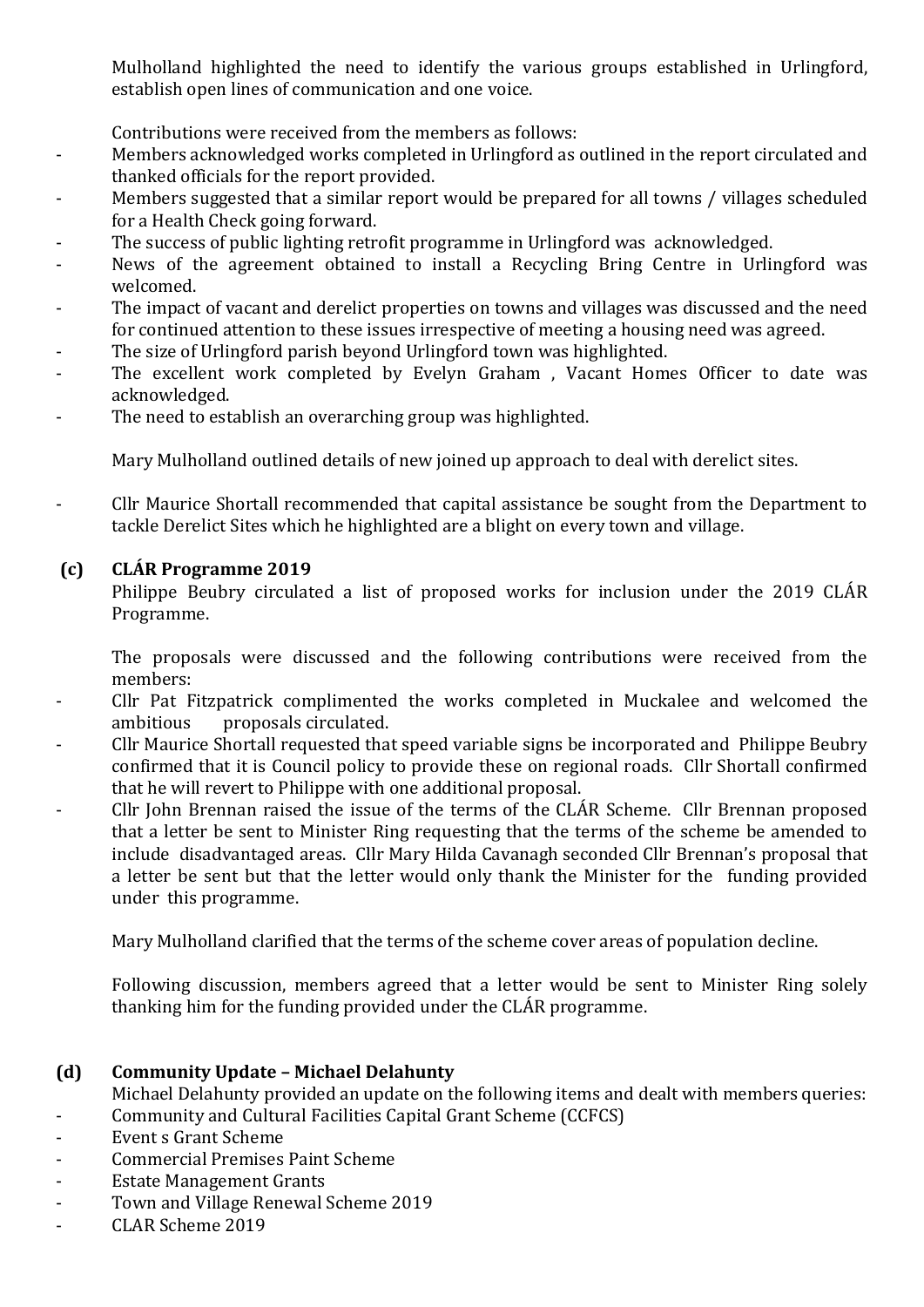- Community Grants Information Booklet
- Thomastown Age Friendly Town
- Town Regeneration Project for Thomastown.

It was agreed that a copy of the Community Grants Information Booklet would be posted to the members as soon as it's available.

#### **3. Business prescribed by Statute, Standing Orders or Resolutions of the Council for transaction at such meeting.** None

- **4. Other business set forth in the Notice convening the meeting. Items submitted by the members**
- **(a) Cllr John Brennan**
- **(i) Developments at New Housing Estate, Moneenroe.** Cllr John Brennan raised two issues regarding a new housing development at Moneen View, Moneenroe:
- The public lighting for the new development has not been turned on and
- A green area has not been provided within the estate.

Cllr Maurice Shortall and Cllr Pat Fitzpatrick re-iterated the concerns raised by Cllr Brennan.

Mary Mulholland confirmed that the provision of open space within a housing development is a requirement under planning conditions. She confirmed that she will examine the planning conditions for this development, engage with Oaklee Housing and provide an update to members.

#### **(ii) Community Involvement in Road Works Scheme.**

Cllr John Brennan clarified that this item should read 'Local Improvement Scheme'. Cllr Brennan referred to recent announcement from the Department outlining details of €288,000 funding allocation for Kilkenny County Council and also the introduction of a cap on the local contribution paid. It was proposed by Cllr Mary Hilda Cavanagh, seconded by Cllr John Brennan and agreed that a letter be sent to Minister Ross seeking additional funding to tackle the disproportionate number of lanes in the Castlecomer Municipal District.

Philippe Beubry and Mary Mulholland confirmed that they had not yet seen sight of the circular referred to by Cllr Brennan.

#### **(iii) Public Lighting Programme.**

Cllr John Brennan sought clarification on the date for completion of the public lighting retrofit programme.

# **(b) Cllr Mary Hilda Cavanagh**

# **(i) Winter Maintenance Programme.**

Cllr Mary Hilda Cavanagh referred to complaints received that the R435 leading to Johnstown National School had not been salted on the morning of the 1<sup>st</sup> February. Philippe Beubry confirmed that this road is part of the P3 route, he advised that he was the Duty Engineer responsible for the Winter Maintenance Programme on this date, however, the forecast provided by Met Eireann was incorrect and lead to difficulties with some roads not being salted.

# **(ii) Parking and Safety at Freshford Graveyard.**

Cllr Mary Hilda Cavanagh requested that the provision of a narrow footpath leading from the Bring Centre Site to the Freshford Graveyard be explored.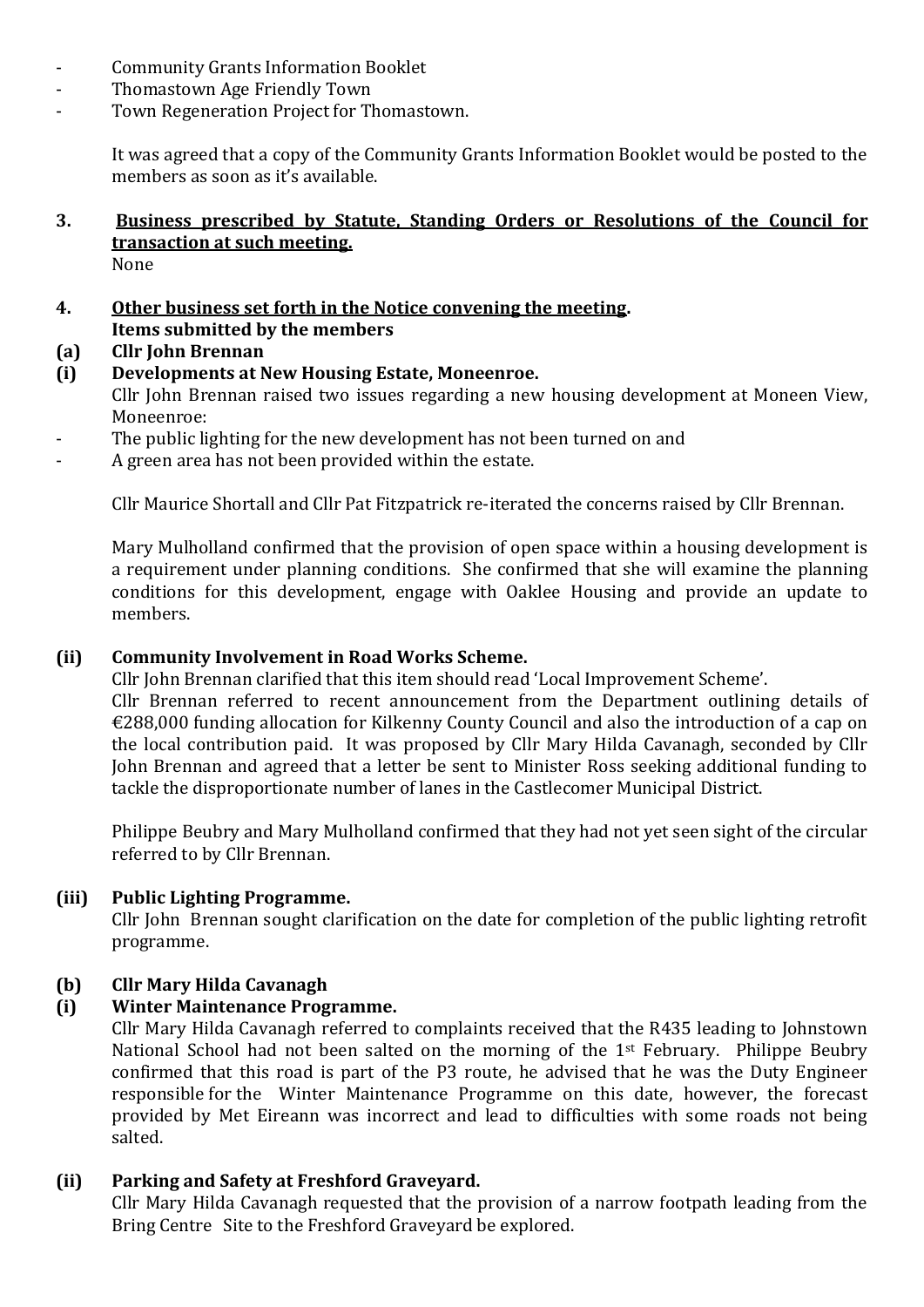# **(iii) Need for Public Lighting at the bend on the Canal Road, Johnstown between Currans and Whit fords.**

Cllr Mary Hilda Cavanagh requested that consideration be given to the provision of a public light and an infill light on the Canal Road, Johnstown between Currans and Whitfords.

#### **(iv) Need for all public roads in the Whiteswall, Rathpatrick and Baunballinlough areas to be numbered.**

Philippe Beubry clarified that it is only on local roads off a regional roads that road numbers are provided. Cllr Mary Hilda Cavanagh identified a number of roads on which road numbers are missing, Philippe Beubry to investigate. It was also agreed that a map of the Municipal District would be provided to the members.

# **(c) Cllr Pat Fitzpatrick**

Cllr Pat Fitzpatrick conscious of the time and anxious to attend a clinic with Irish Water, requested that the items listed below be deferred to the March meeting.

- **(i) Castlecomer Footpaths Improvement Plan.**
- **(ii) Update on Clashwilliam bridge.**

# **(d) Cllr Maurice Shortall**

Cllr Maurice Shortall conscious of the time and anxious to attend a clinic with Irish Water, requested that the items listed below be deferred to the March meeting.

- **(i) Update on Murphy's Cross, Goresbridge and Dowling's Cross, Coon.**
- **(ii) Kilcollan to Lisnafunchin Road.**

# **5. Notices of Motion**

**(a) Notice of Motion in the name of Cllr Mary Hilda Cavanagh received 1st February 2019** "That the footpaths in Johnstown and Urlingford would be swept and cleaned on a regular basis".

Cllr Mary Hilda Cavanagh referred to the report dealt with under item 2 (b) above and also requested that Kilkenny County liaise with Colaiste Mhuire to arrange a cleanup. Philippe Beubry clarified that this is an issue for Environment Section.

# **(b) Notice of Motion in the name of Cllr Mary Hilda Cavanagh received 1st February 2019**

"That a dangerous junction sign be erected back from the 'Stop' sign outside the Hall in Freshford in the interest of safety".

Following discussion, it was agreed that Philippe Beubry would investigate the requirement to provide a 'Prepare to Stop' sign at the location identified.

# **6. Correspondence**

**(a) Local Authority Waters Programme Field Work** Agreed – marked as read.

# **7. Matters arising from minutes**

# **8. Any other business**

# **(a) PPN Development Officer**

Michael Delahunty advised that Mags Whelan, PPN Development Officer had requested to attend the March meeting to which members agreed. However, it was also agreed that this item would be deferred if Eir were available to attend the March meeting.

# **(b) Driver Feedback Signs**